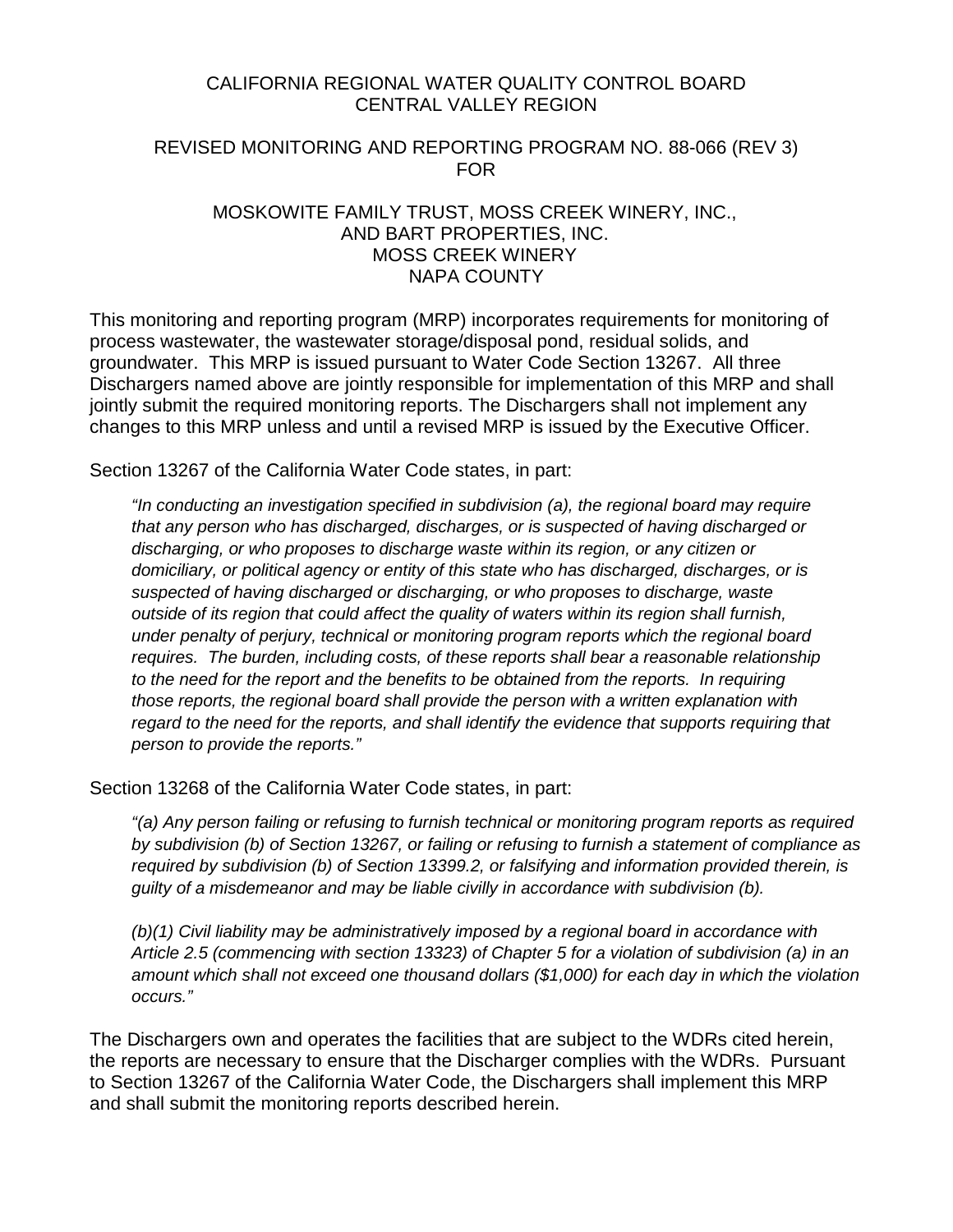All wastewater samples shall be representative of the volume and nature of the discharge. The time, date, and location of each sample shall be recorded on the sample chain of custody form.

Field test instruments (such as pH and dissolved oxygen meters) may be used provided that:

- 1. The operator is trained in the proper use of the instrument;
- 2. The instruments are field calibrated prior to each use;
- 3. Instruments are serviced and/or calibrated by the manufacturer at the recommended frequency; and
- 4. Field calibration reports are submitted as described in the "Reporting" section of this MRP.

## **INFLUENT MONITORING**

Process wastewater samples shall be collected prior to entering the wastewater storage and disposal pond. Samples may be collected from either of the two sumps. Influent monitoring for the process wastewater system shall include at least the following:

|                                |              | Type of            | Sampling  | Reporting      |
|--------------------------------|--------------|--------------------|-----------|----------------|
| Constituents                   | <b>Units</b> | Sample             | Frequency | Frequency      |
| <b>Total Flow</b>              | gallons      | Meter              | Daily     | <b>Monthly</b> |
|                                |              | Observation        |           |                |
| Flow (Moss Creek Winery, Inc.) | gallons      | Meter              | Daily     | Monthly        |
|                                |              | <b>Observation</b> |           |                |
| Flow (Bart Properties, Inc.)   | gallons      | Meter              | Daily     | Monthly        |
|                                |              | Observation        |           |                |
| $BOD5$ <sup>2</sup>            | mg/L         | Grab               | Monthly   | Monthly        |
| <b>Electrical conductivity</b> | umhos/cm     | Grab               | Monthly   | Monthly        |

<sup>1</sup> Requires daily meter reading or automated data collection.<br><sup>2</sup> Eins data 208 Colaire bioshamical automated appeal.

Five-day, 20° Celsius biochemical oxygen demand.

## **POND MONITORING**

Samples shall be collected from an established sampling station located in an area that will provide a sample representative of the wastewater storage and disposal pond. Freeboard shall be measured vertically from the surface of the pond water to the lowest elevation of the surrounding berm and shall be measured to the nearest 0.1 feet. Monitoring shall include, at a minimum, the following: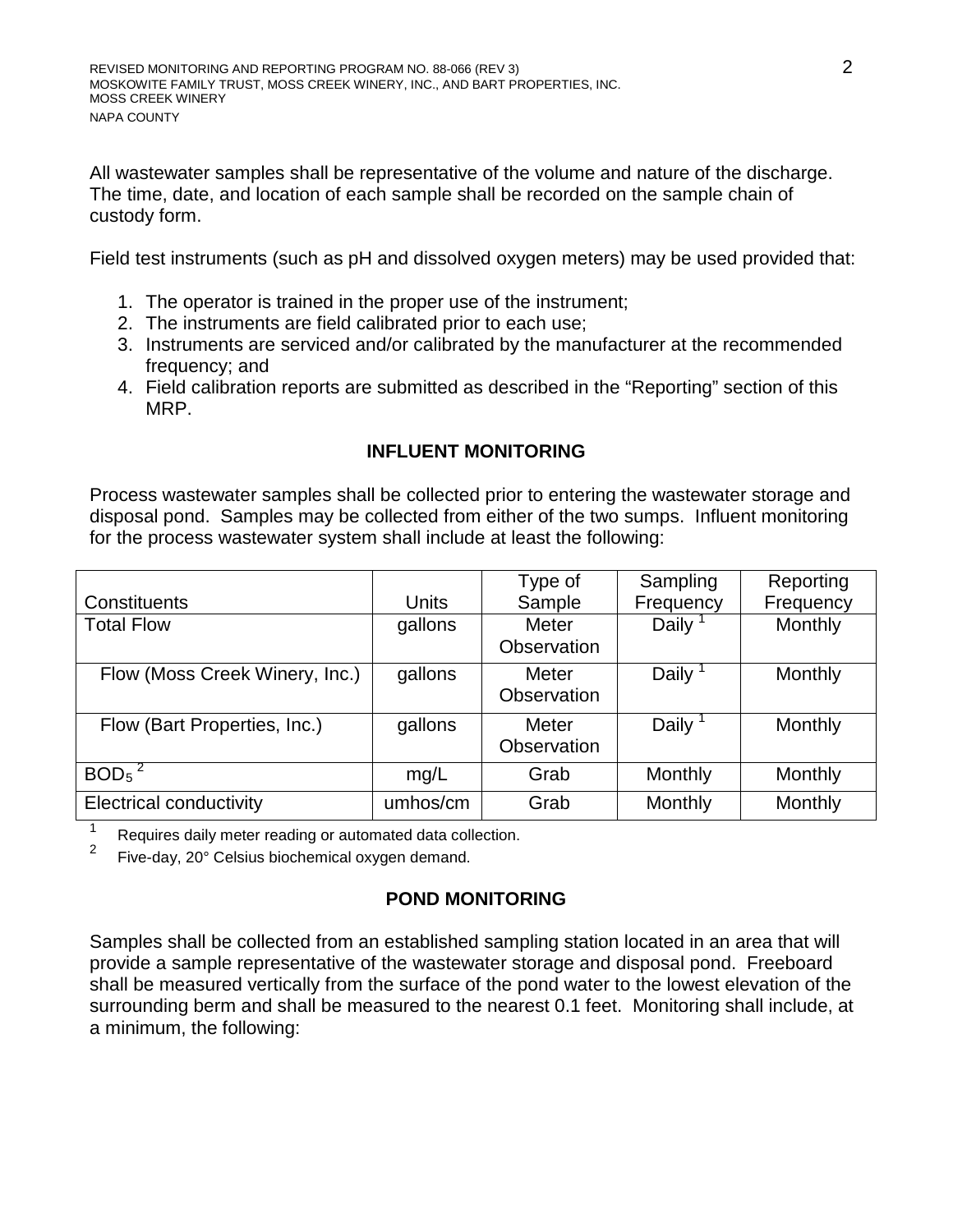|                               |                  |                | Sampling  | Reporting |
|-------------------------------|------------------|----------------|-----------|-----------|
| Constituent                   | Units            | Type of Sample | Frequency | Frequency |
| Freeboard                     | feet $(\pm 0.1)$ | Measurement    | Weekly    | Monthly   |
| Dissolved oxygen <sup>1</sup> | mg/L             | Grab           | Weekly    | Monthly   |
| pH                            | pH Units         | Grab           | Weekly    | Monthly   |
| Odors                         | --               | Observation    | Weekly    | Monthly   |
| Berm seepage <sup>2</sup>     | <b>NA</b>        | Observation    | Weekly    | Monthly   |

Samples shall be collected at a depth of one foot, opposite the inlet. Samples shall be collected between 0700 and 0900 hours.

 $2^{2}$  Pond berms shall be observed for signs of seepage and surfacing water along the exterior toe.

### **EFFLUENT MONITORING**

Process wastewater effluent samples shall be collected from the wastewater storage and disposal pond opposite the pond inlet. Effluent monitoring shall include, at a minimum, the following:

|                                |          |                | Sampling             | Reporting |
|--------------------------------|----------|----------------|----------------------|-----------|
| Constituent                    | Units    | Type of Sample | Frequency            | Frequency |
| BOD <sub>5</sub>               | mg/L     | Grab           | Monthly              | Monthly   |
| EC                             | umhos/cm | Grab           | Monthly              | Monthly   |
| <b>Total dissolved solids</b>  | mg/L     | Grab           | Monthly <sup>2</sup> | Monthly   |
| <b>Fixed dissolved solids</b>  | mg/L     | Grab           | Monthly <sup>2</sup> | Monthly   |
| Nitrate nitrogen               | mg/L     | Grab           | Monthly              | Monthly   |
| Total Kjeldahl nitrogen        | mg/L     | Grab           | Monthly              | Monthly   |
| Sodium                         | mg/L     | Grab           | Monthly              | Monthly   |
| Chloride                       | mg/L     | Grab           | Monthly              | Monthly   |
| <b>Sulfate</b>                 | mg/L     | Grab           | Monthly              | Monthly   |
| Standard minerals <sup>1</sup> | mg/L     | Grab           | Annually             | Annually  |

<sup>1</sup> Standard minerals shall include the following: boron, calcium, iron, manganese, magnesium, potassium,

total alkalinity (including alkalinity series), and hardness.<br><sup>2</sup> These analyses shall be conducted monthly for twelve consecutive monitoring events. Thereafter, the sampling and reporting frequency shall be annually.

## **RESIDUAL SOLIDS MONITORING**

The Discharger shall record and report monthly the quantity, disposal location, and method of disposal of residual solids disposed of during the processing season (e.g., pomace and lees), as well as during the off-season, if applicable. If solid waste is shipped offsite, then an estimated amount and location of disposal shall be reported in the monthly report and the hauler identified.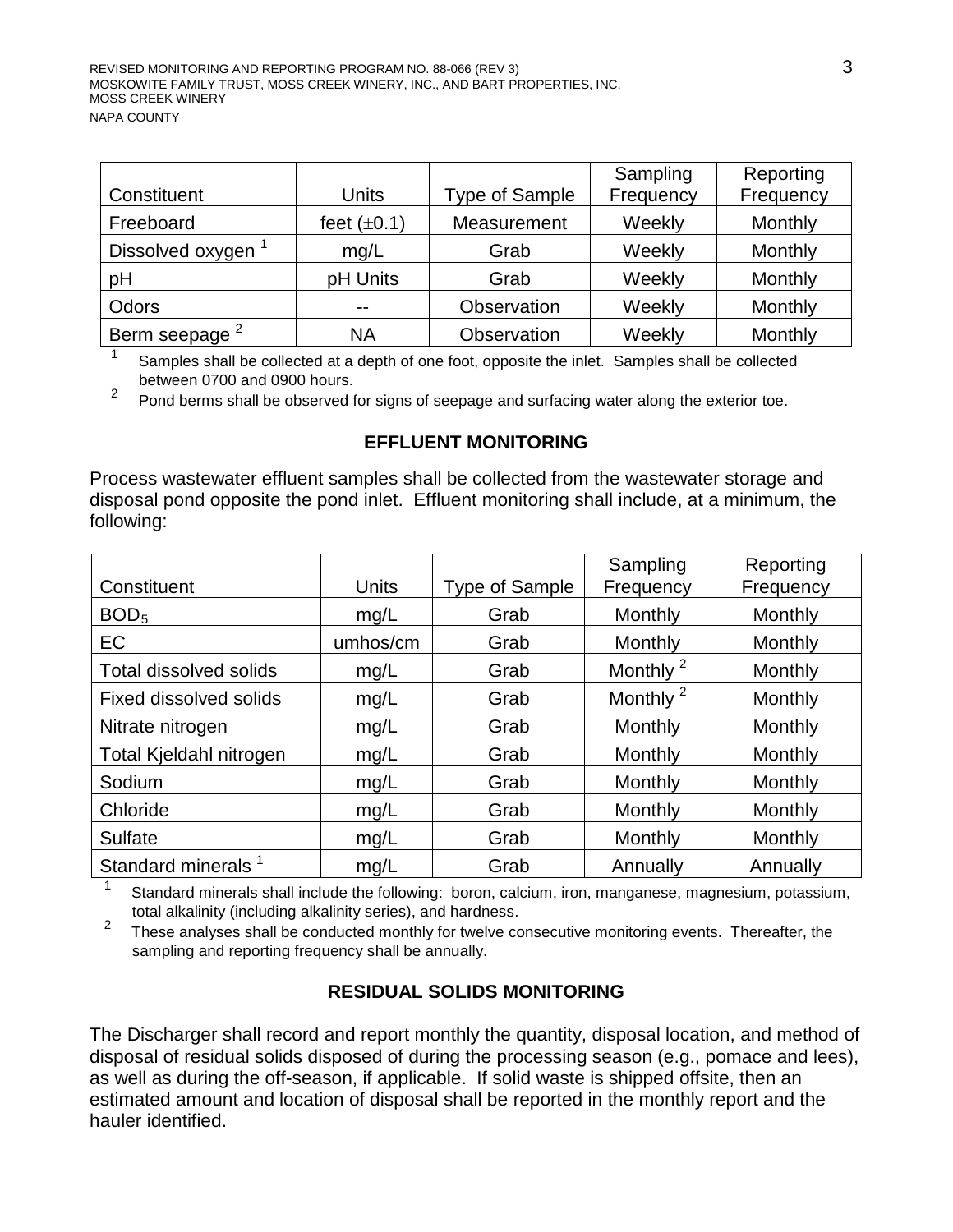#### **GROUNDWATER MONITORING**

Prior to construction and/or sampling of any groundwater monitoring wells, the Discharger shall submit plans and specifications to the Regional Water Board for review and approval. Once installed, all new wells shall be added to the MRP and shall be sampled and analyzed according to the schedule below. All samples shall be collected using approved EPA methods and water table elevations shall be calculated and used to determine groundwater gradient and direction of flow.

Prior to sampling, the groundwater elevations shall be measured and the wells shall be purged of at least three well volumes until temperature, pH, and electrical conductivity have stabilized. Depth to groundwater shall be measured to the nearest 0.01 feet. Groundwater monitoring shall include, at a minimum, the following:

| Constituent                        | <b>Units</b> | Type of<br>Sample | Sampling and<br><b>Reporting Frequency</b> |
|------------------------------------|--------------|-------------------|--------------------------------------------|
| Depth to Groundwater               | $0.01$ feet  | Measurement       | Semi-annual                                |
| Groundwater Elevation <sup>1</sup> | $0.01$ feet  | Calculated        | Semi-annual                                |
| Gradient                           | feet/feet    | Calculated        | Semi-annual                                |
| <b>Gradient Direction</b>          | degrees      | Calculated        | Semi-annual                                |
| pH                                 | std.         | Grab              | Semi-annual                                |
| EC                                 | umhos/cm     | Grab              | Semi-annual                                |
| <b>Total dissolved solids</b>      | mg/L         | Grab              | Annual                                     |
| Nitrate nitrogen                   | mg/L         | Grab              | Semi-annual                                |
| Sodium                             | mg/L         | Grab              | Semi-annual                                |
| Chloride                           | mg/L         | Grab              | Semi-annual                                |
| <b>Sulfate</b>                     | mg/L         | Grab              | Semi-annual                                |
| Standard Minerals <sup>2</sup>     | mg/L         | Grab              | Annual                                     |

 $1$  Groundwater elevation shall be determined based on depth-to-water measurements from a surveyed

measuring point elevation on the well.<br><sup>2</sup> Standard Minerals shall include the following: boron, calcium, iron, manganese, magnesium, potassium, total alkalinity (including alkalinity series), and hardness.

## **REPORTING**

All regulatory documents, submissions, materials, data, monitoring reports, and correspondence should be converted to a searchable Portable Document Format (PDF) and submitted electronically. Documents that are less than 50MB should be emailed to:

#### [centralvalleysacramento@waterboards.ca.gov](mailto:centralvalleysacramento@waterboards.ca.gov)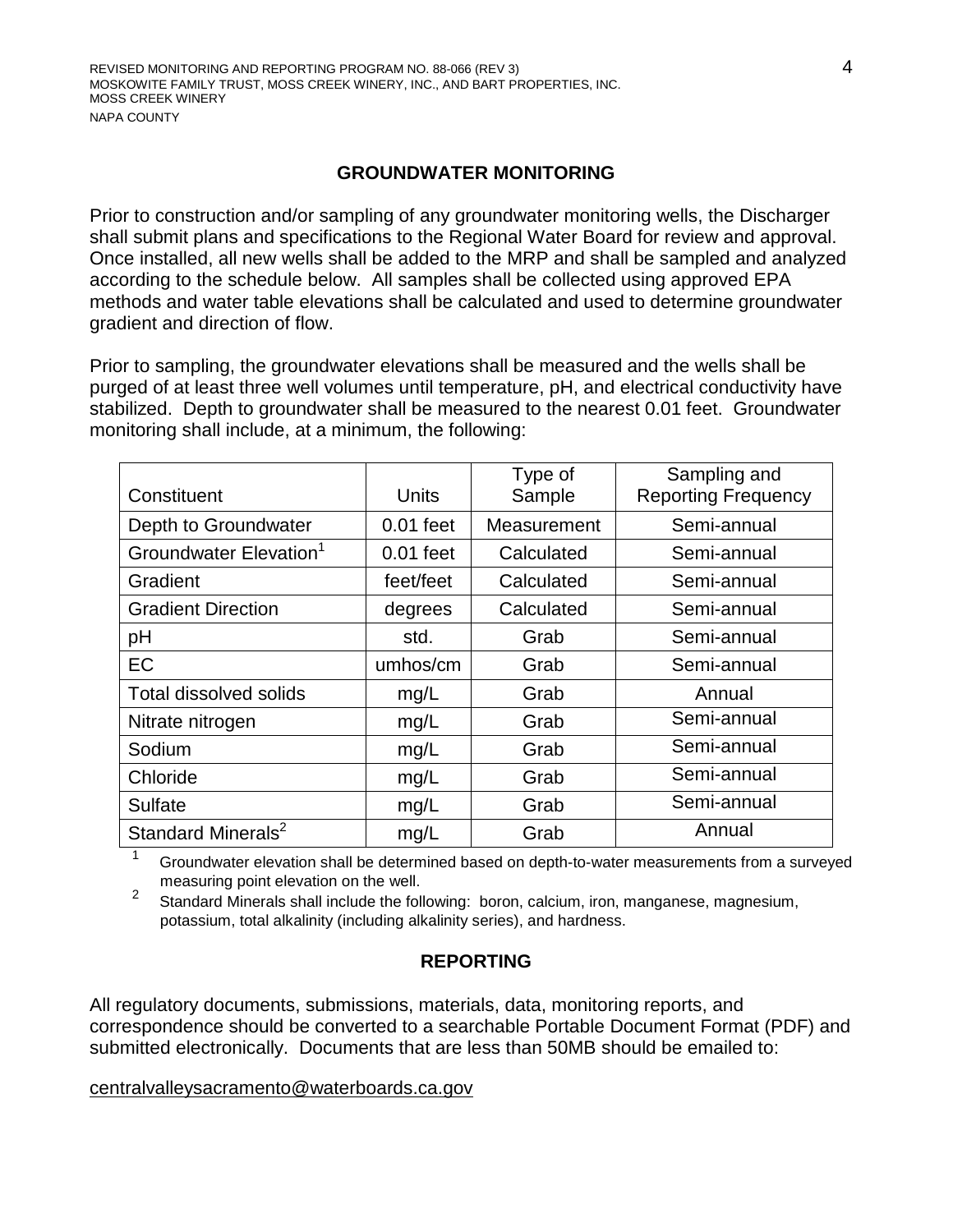Documents that are 50 MB or larger should be transferred to a CD, DVD, or flash drive and mailed to the following address:

Central Valley Regional Water Quality Control Board ECM Mailroom 11020 Sun Center Drive, Suite 200 Rancho Cordova, California 95670

To ensure that your submittals are routed to the appropriate staff, the following information block should be included in any correspondence used to transmit documents to this office:

| Moss Creek Winery, Napa County |               |                        |  |  |
|--------------------------------|---------------|------------------------|--|--|
| Program: Non-15 Compliance     | Order: 88-066 | CIWQS Place ID: 241502 |  |  |

In reporting monitoring data, the Discharger shall arrange the data in tabular form so that the date, sample type (e.g., process wastewater effluent), and reported analytical result for each sample are readily discernible. The data shall be summarized in such a manner to clearly illustrate compliance with waste discharge requirements and spatial or temporal trends, as applicable. The results of any monitoring done more frequently than required at the locations specified in the Monitoring and Reporting Program shall be reported in the next scheduled monitoring report.

As required by the California Business and Professions Code sections 6735, 7835, and 7835.1, all Groundwater Monitoring Reports shall be prepared under the direct supervision of a Registered Professional Engineer or Geologist and signed by the registered professional.

## **A. Monthly Monitoring Reports**

Monthly reports shall be submitted to the Regional Board by the **1st day of the second month** following the end of the reporting period (i.e. the January monthly report is due by 1 March). The monthly reports shall include the following:

- 1. Results of influent, pond effluent, and solids monitoring;
- 2. The cumulative volume of wastewater generated during the year to date;
- 3. A comparison of monitoring data to the discharge specifications and an explanation of any violation of those requirements. Data shall be presented in tabular format;
- 4. If requested by staff, copies of laboratory analytical report(s); and
- 5. A calibration log verifying calibration of all hand held monitoring instruments and devices used to comply with the prescribed monitoring program.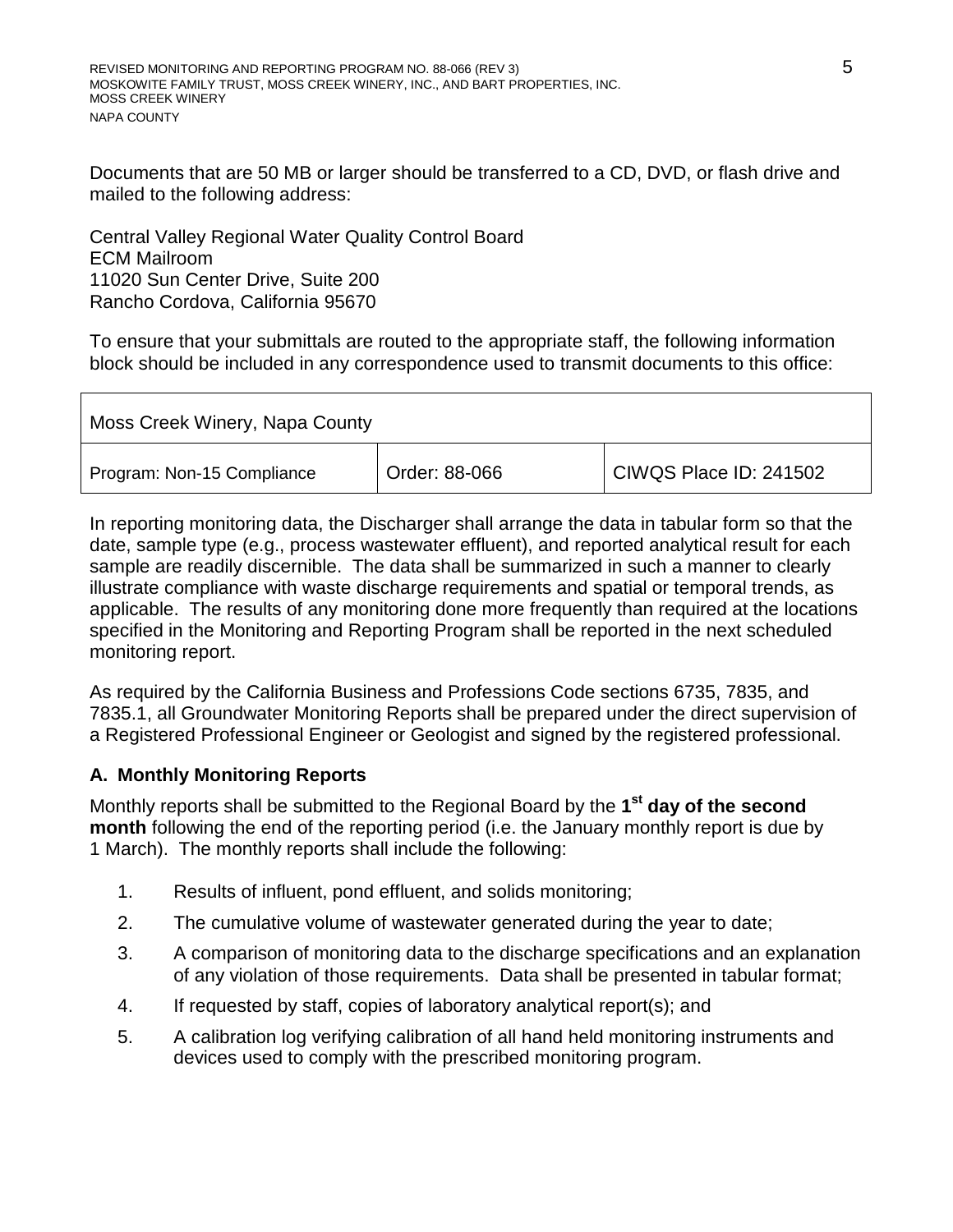# **B. Semi-Annual Monitoring Reports**

The Discharger shall establish a semi-annual sampling schedule for groundwater monitoring such that samples are obtained during the first and third quarters of each calendar year. Semi-annual monitoring reports shall be submitted to the Regional Board by the **1st day of the second month after the semi-annual period** (i.e. the January-July report is due by 1<sup>st</sup> September). The Semi-Annual Report shall include the following:

- 1. Results of groundwater monitoring;
- 2. A narrative description of all preparatory, monitoring, sampling, and analytical testing activities for the groundwater monitoring. The narrative shall be sufficiently detailed to verify compliance with the WDR, this MRP, and the Standard Provisions and Reporting Requirements. The narrative shall be supported by field logs for each well documenting depth to groundwater; parameters measured before, during, and after purging; method of purging; calculation of casing volume; and total volume of water purged;
- 3. Calculation of groundwater elevations, an assessment of groundwater flow direction and gradient on the date of measurement, comparison of previous flow direction and gradient data, and discussion of seasonal trends if any;
- 4. A narrative discussion of the analytical results for all groundwater locations monitored including spatial and temporal tends, with reference to summary data tables, graphs, and appended analytical reports (as applicable);
- 5. A comparison of monitoring data to the groundwater limitations and an explanation of any violation of those requirements;
- 6. Summary data tables of historical and current water table elevations and analytical results;
- 7. A scaled map showing relevant structures and features of the facility, the locations of monitoring wells and any other sampling stations, and groundwater elevation contours referenced to mean sea level datum; and
- 8. Copies of laboratory analytical report(s) for groundwater monitoring.

## **C. Annual Monitoring Reports**

An Annual Report shall be submitted to the Regional Board by **1 February of each year** and shall include the following.

- 1. If requested by staff, tabular and graphical summaries of all data collected during the year;
- 2. An evaluation of the performance of the wastewater pond system, as well as a forecast of the flows anticipated in the next year;